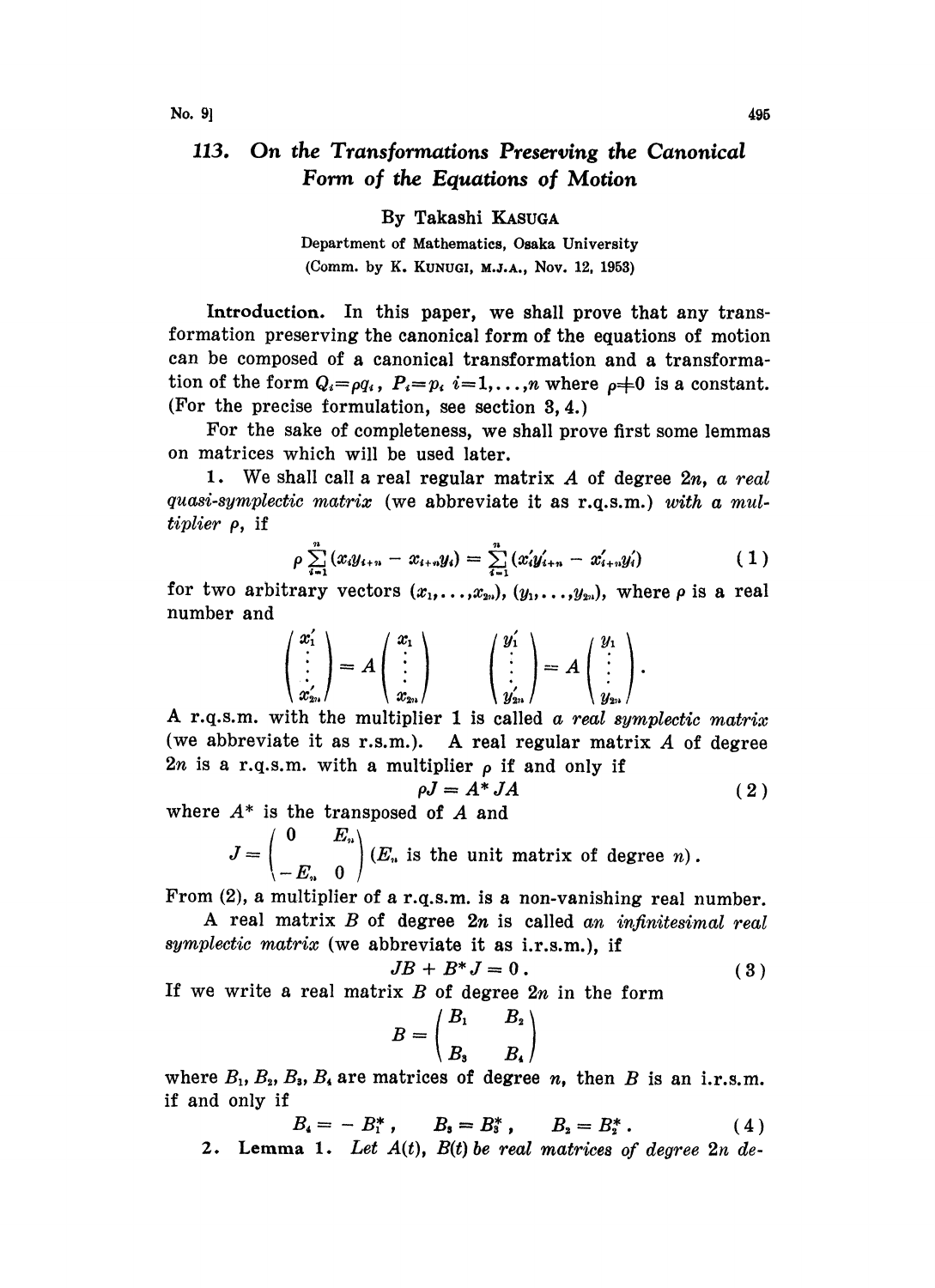pending on a parameter  $t$  ( $t_0 \leq t \leq t_1$ ) and  $B(t)$  be an i.r.s.m. for every t in the interval  $t_0 \leq t \leq t_1$ . If  $dA(t)/dt$  exists for  $t_0 \leq t \leq t_1$  and

$$
\frac{d}{dt} A(t) = B(t) A(t) \quad \text{for} \quad t_0 \leq t \leq t_1 \qquad A(t_0) = A_0
$$

where  $A_0$  is a r.q.s.m. with a multiplier  $\rho$ , then  $A(t)$  is a r.q.s.m. with the same multiplier  $\rho$  for any t in the interval  $t_0 \leq t \leq t_1$ .

Proof. From

$$
\frac{d}{dt} A(t) = B(t) A(t)
$$

we have

$$
\frac{d}{dt} A^*(t) = A^*(t) B^*(t).
$$

Hence

$$
\frac{d}{dt} \left\{ A^*(t) JA(t) \right\} = \left\{ \frac{d}{dt} A^*(t) \right\} JA(t) + A^*(t) J \frac{d}{dt} A(t)
$$

$$
= A^*(t) \left\{ B^*(t) J + JB(t) \right\} A(t) \text{ for } t_0 \le t \le t_1.
$$

Then by (8), we have

$$
\frac{d}{dt}\left\{A^*(t) J A(t)\right\} = 0 \quad \text{for} \quad t_0 \leq t \leq t_1.
$$

On the other hand, by (2)  $A^*(t_0)JA(t_0)=A_0^*JA_0=\rho J$ . Hence  $A^*(t)$  $JA(t)=\rho J$  for  $t_0 \leq t \leq t_1$  q.e.d.

**Lemma 2.** Let  $X$  be a matrix of degree  $2n$  with complex coefficients. If  $XB = BX$  for all i.r.s.m. B of degree  $2n$ , then X is of the form  $\alpha E_{2n}$ , where  $\alpha$  is a complex number and  $E_{2n}$  is the unit matrix of degree  $2n$ .

Proof. A diagonal matrix

$$
\left(\begin{array}{ccc} \beta_1 & & & 0 \\ & \ddots & & \\ \beta_n & & -\beta_1 & \\ 0 & & & -\beta_n \end{array}\right)=B'
$$

where  $\beta_i$  i=1,...,n are real numbers such that  $\beta_i \neq 0$  and  $\beta_i \neq \pm \beta_j$ for  $i+j$ , is an i.r.s.m. by (4) and its diagonal elements are all different between them. From  $B'X=\overline{X}B'$ , we can easily conclude that  $X$  is a diagonal matrix.

A matrix

$$
\begin{pmatrix} B_1 & E_n \\ E_n & -B_1^* \end{pmatrix} = B''
$$

where  $B_1$  is any real matrix of degree n, is an i.r.s.m. by (4). If we write

$$
X = \begin{pmatrix} X_1 & 0 \\ 0 & X_2 \end{pmatrix}
$$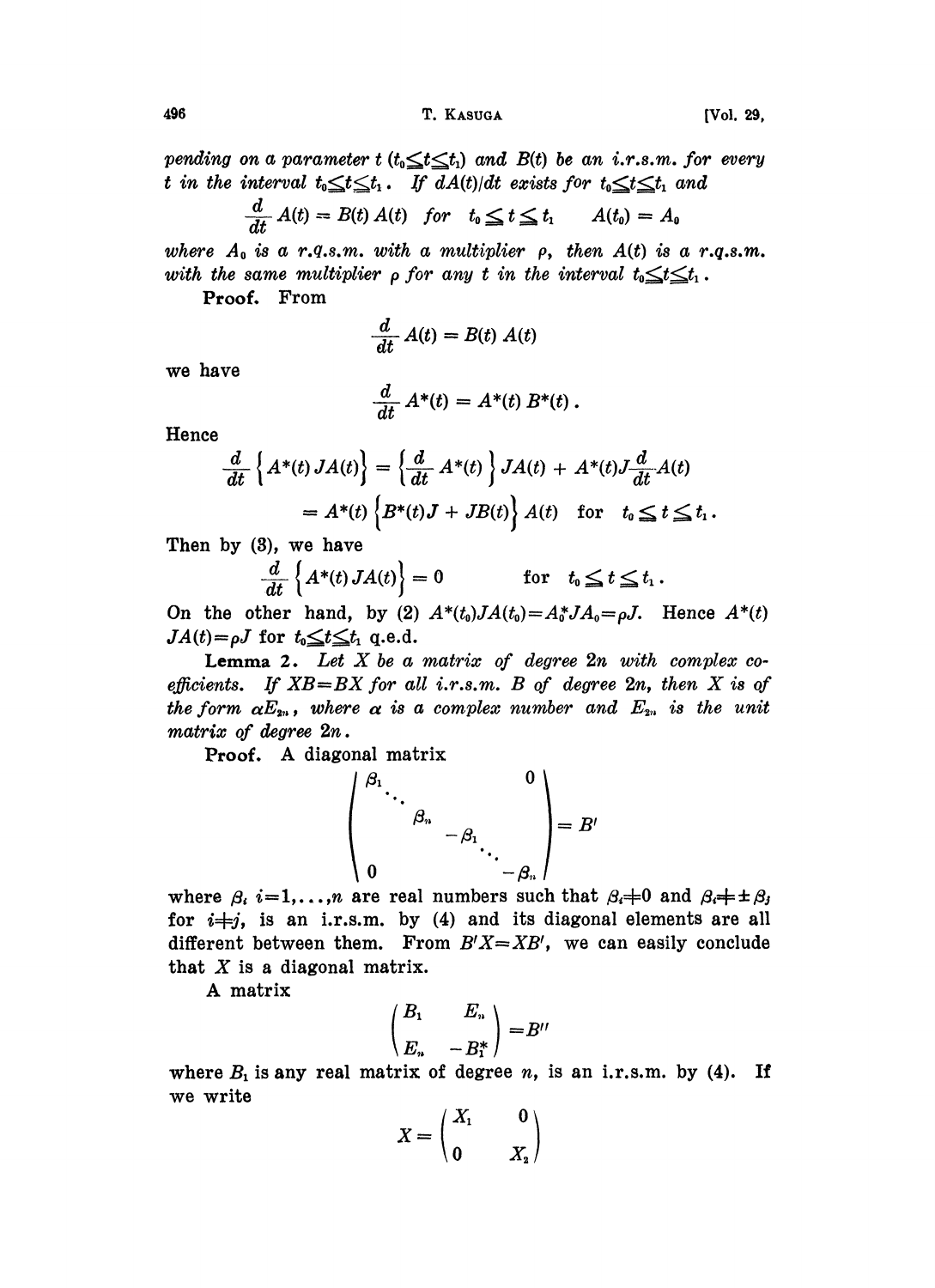where  $X_1$  and  $X_2$  are diagonal matrices of degree n, the condition  $B''X=XB''$  gives

$$
X_2 = X_1 \qquad B_1 X_1 = X_1 B_1 \, .
$$

From the second of these formulas, we can conclude easily that  $X_1$  is a matrix of the form  $\alpha E_n$ , since  $B_1$  is an arbitrary real matrix of degree  $n$ . Then by the first of the above formulas, we have  $X=\alpha E_{2n}$  where  $\alpha$  is a complex number q.e.d.

**Lemma 3.** Let  $X$  be a regular real matrix of degree  $2n$ . If  $XBX^{-1}$  is an i.r.s.m. for every i.r.s.m. B of degree  $2n$ , then X is a r.q.s.m.

**Proof.** Let B be any i.r.s.m. of degree  $2n$  and let K denote  $X^*JX$ . Then

$$
KBK^{-1} = X^*J(XBX^{-1})J^{-1}(X^*)^{-1}.
$$
 (5)

 $KBK^{-1} = X^*J(XBX^{-1})J^{-1}(X^*)^{-1}.$  (5)<br>By the assumption,  $XBX^{-1}$  is an i.r.s.m. Hence by (3) imption,  $XBX^{-1}$  is an i.r.s.m. Hence by (3)<br> $J(XBX^{-1}) = - (XBX^{-1})^*J = -(X^*)^{-1}B^*X^*J$ .

Putting this in (5), we have

$$
KBK^{-1} = -B^*.
$$

On the other hand by (3)

$$
JBJ^{-1} = - B^*.
$$

Hence if we put  $L = J^{-1}K = J^{-1}X^*JX$ , we have

 $LB = BL$  for any i.r.s.m. B of degree  $2n$ .

Therefore by Lemma 2, L is of the form  $\alpha E_{2n}$  where  $\alpha$  is a real number as L is a real matrix. Then  $X^*JX = \alpha J$  q.e.d.

3. We shall call a connected open set in  $R^n$  a domain in  $R^n$ . In the following, we denote by G a domain in  $R^{2n+1}(q_1,\ldots,q_n)$ ,  $p_1, \ldots, p_n, t$  and by  $G_t$ , the set of the points  $(q_1, \ldots, q_n, p_1, \ldots, p_n)$  of  $R^{2n}$  such that  $(q_1,\ldots,q_n,p_1,\ldots,p_n,t) \in G$ .  $G_t$  is open in  $R^{2n}$  for any t.

Let  $M$  denote a one to one mapping

 $(q_1, \ldots, q_n, p_1, \ldots, p_n, t) \rightarrow (Q_1, \ldots, Q_n, P_1, \ldots, P_n, t)$  (6) of G onto some domain in  $R^{2n+1}$  such that  $Q_i(q_i, p_i, t), P_i(q_i, p_i, t)$  are of class  $C^2$  and the Jacobian  $\partial(Q_i,P_j)/\partial(q_k,p_m)=0$  on G. For such M we denote by  $M_t$ , the one to one mapping

$$
(q_i, p_i) \rightarrow \left\{Q_i(q_j, p_j, t), P_i(q_j, p_j, t)\right\}
$$

depending on t of  $G_t$  onto some open set in  $R^{2n}$  (if  $G_t \neq 0$ ).

We shall call  $M$  a pseudo-canonical transformation containing the time (we abbreviate it as p.c.t.t.) with a multiplier  $\rho$ , if  $M_t$ satisfies the condition

$$
\rho \sum_{i=1}^{n} [dp_i dq_i] = \sum_{i=1}^{n} [dP_i dQ_i] \quad \text{on } G_t \tag{7}
$$

for every t such that  $G_t = 0$  where  $\rho (=0)$  is a constant independent of  $q_i, p_i, t$ . (Here [ ] means Cartan's exterior product.) We shall call a p.c.t.t. with the multiplier 1,  $\alpha$  canonical transformation con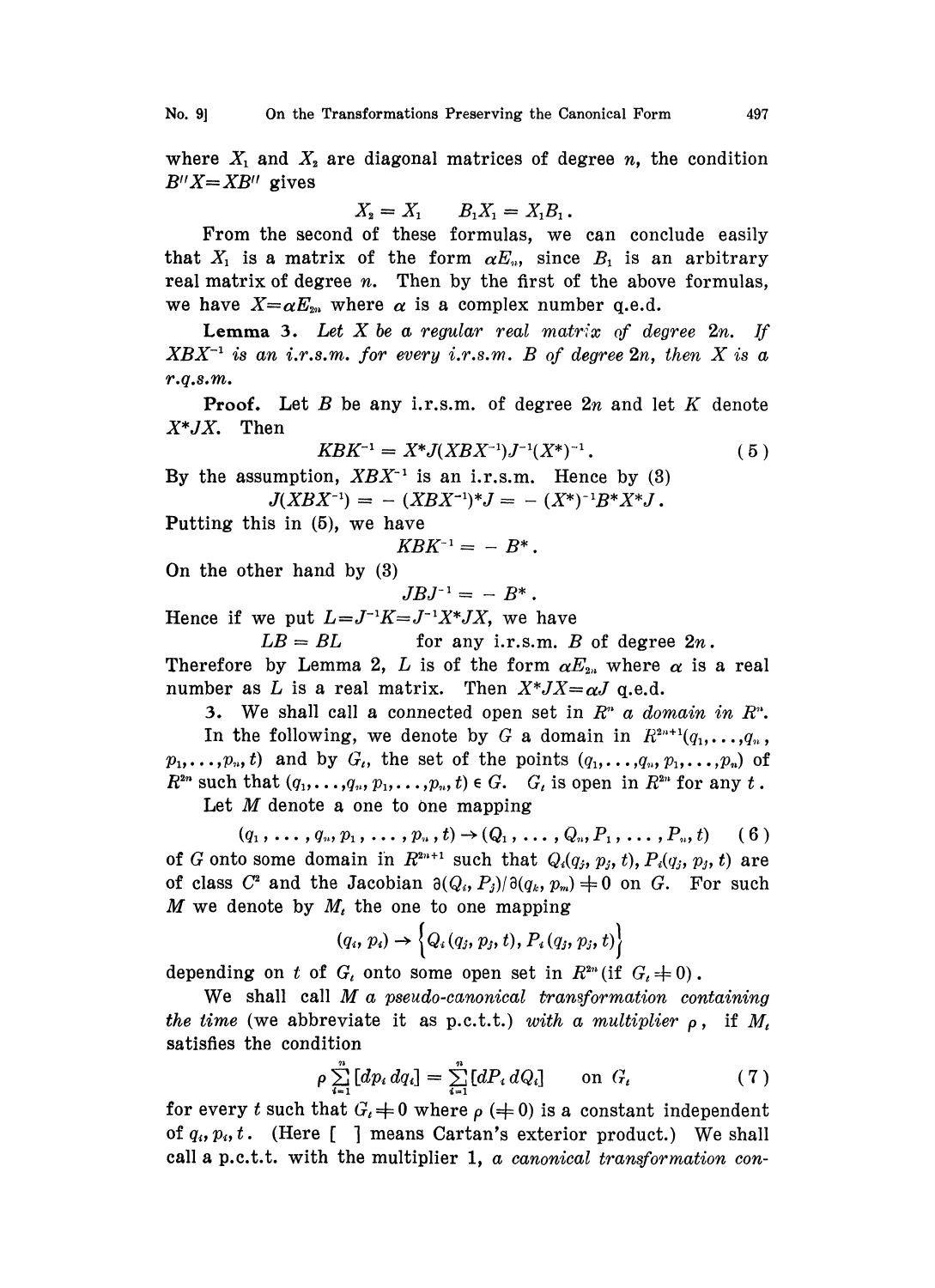taining the time (we abbreviate it as c.t.t.).

We denote by  $M(\rho)$  the special p.c.t.t. with a multiplier  $\rho$  $(q_1, \ldots, q_n, p_1, \ldots, p_n, t) \rightarrow (\rho q_1, \ldots, \rho q_n, p_1, \ldots, p_n, t).$ Then we can easily prove the following:

**Lemma 4.** Any p.c.t.t. M with a multiplier  $\rho$  can be represented as  $M(\rho)M'$  where M' is a c.t.t.

We call <sup>a</sup> system of differential equations

$$
\frac{dq_i}{dt} = \frac{\partial H}{\partial p_i} \qquad \frac{dp_i}{dt} = -\frac{\partial H}{\partial q_i} \qquad i = 1, \ldots, n \qquad (8)
$$

a canonical system with a Hamiltonian  $H(q_i, p_i, t)$ , when  $H(q_i, p_i, t)$ is defined and of class C<sup>1</sup> and  $\partial H/\partial q_i$ ,  $\partial H/\partial p_i$ ,  $i=1,\ldots,n$  are of class  $C<sup>1</sup>$  on a domain in  $R^{2n+1}$ .

Let  $M$  be a mapping of the domain  $G$  as defined in (6) and the Hamiltonian  $H(q_i, p_i, t)$  of (8) be defined in a neighbourhood of a point  $(q_i^0, p_i^0, t^0) \in G$ . If M transforms all the integral curves of (8) in a neighbourhood of  $(q_i^0, p_i^0, t^0)$  into integral curves of another canonical system

system  
\n
$$
\frac{dQ_i}{dt} = \frac{\partial K}{\partial P_i} \qquad \frac{\partial P_i}{dt} = -\frac{\partial K}{\partial Q_i} \qquad i = 1, ..., n \qquad (9)
$$

with a Hamiltonian  $K(Q_i, P_i, t)$  defined in a neighbourhood of  $\{Q_i(q_i^0,$  $p_j^0$ ,  $t^0$ ),  $P_i(q_j^0, p_j^0, t^0)$ ,  $t^0$ }, then we say that M preserves the canonical form of (8) and transforms (8) into (9), in a neighbourhood of  $(q_i^0, p_i^0, t^0)$ . If M preserves the canonical form of every canonical system with a Hamiltonian defined on a domain  $G' \subset G$ , in a neighbourhood of every point belonging to  $G'$ , then we say that M preserves the canonical form  $(in G)$ .

It is well-known that a c.t.t. and  $M(\rho)$  both preserve the canonical form<sup>1</sup>. Hence by Lemma 4, a p.c.t.t. preserves the canonical form. We shall prove the converse of this proposition in the following.

4. Let  $(q_i^o, p_i^o, t^o)$  be any point in the domain G and the Hamiltonian  $H(q_i,p_i,t)$  of (8) be defined in a neighbourhood of  $(q_i^0, p_i^0, t^0)$ . If  $(u_i, v_i)$  belongs to a neighbourhood in  $R^{2n}$  of( $q_i^0$ ,  $p_i^0$ ), then we have a unique solution of (8),  $q_i = \varphi_i(t, u_j, v_j)$   $p_i = \psi_i(t, u_j, v_j)$   $i=1,\ldots,n$ defined for t in a neighbourhood of t<sup>o</sup> such that  $u_i = \varphi_i(t^0, u_j, v_j)$   $v_i =$  $\psi_i(t^0, u_j, v_j)$  i=1, ..., n. We call such  $\varphi_i$ ,  $\psi_i$  the characteristic functions of (8) at  $(q_i^0, p_i^0, t^0)$ .

We denote by  $S(t, u_i, v_i)$  the functional matrix of the mapping  $T_i: (u_i, v_i) \to \{p_i(t, u_j, v_j), \psi_i(t, u_j, v_j)\}\$ 

| მ $\bm{\varphi_i}$            | მ $\bm{\varphi_i}$ |
|-------------------------------|--------------------|
| $\partial u_j$                | av,                |
| $\partial \boldsymbol \psi_i$ | $\partial \psi_i$  |
| $\mathfrak{d}u_j$             | $\partial v_i$     |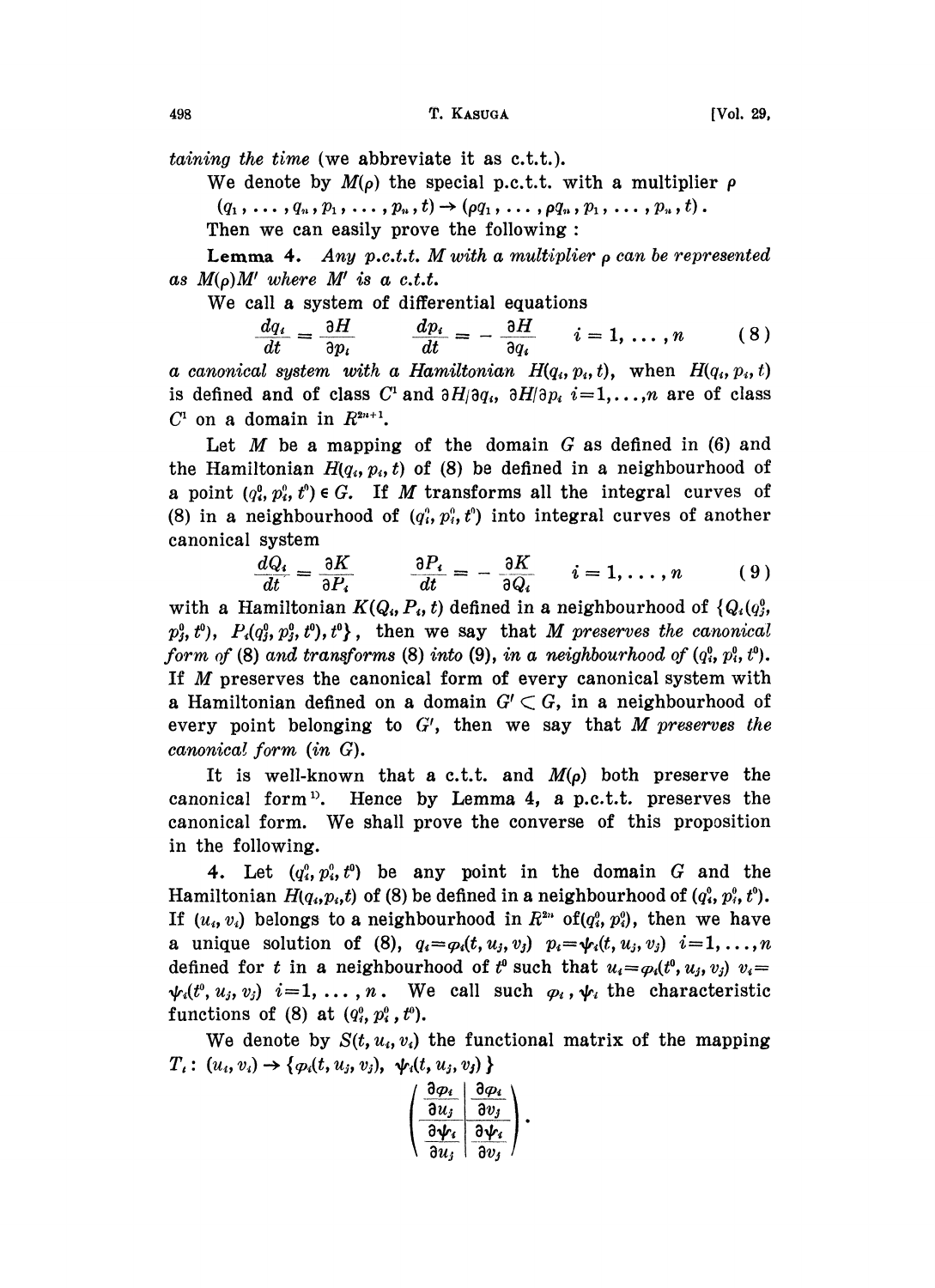No. 9] On the Transformations Preserving the Canonical Form 499

By the assumption that  $\partial H/\partial p_i$ ,  $\partial H/\partial q_i$  are of class  $C^1$ , we can easily prove the following  $2$ :

Lemma 5.

$$
\left(\frac{\partial S}{\partial t}\right)_0 = \left(\frac{\left(\frac{\partial^2 H}{\partial p_i \partial q_j}\right)_0}{-\left(\frac{\partial^2 H}{\partial q_i \partial q_j}\right)_0}\right) \left(\frac{\partial^2 H}{\partial p_i \partial p_j}\right)_0
$$
\n(10)

where ( ), means the value of a function for  $t=t^0$ ,  $u_i=q_i^0$ ,  $v_i=p_i^0$  or for  $t=t^{\circ}$ ,  $q_i=q_i^{\circ}$ ,  $p_i=p_i^{\circ}$  according to its arguments.

Let  $M$  be a mapping of  $G$  as defined in  $(6)$ . Now we assume that  $M$  preserves the canonical form. Then, in a neighbourhood of  $(q_i^0, p_i^0, t^0)$ , *M* transforms (8) into another canonical system (9) with a Hamiltonian  $K(Q_i, P_i, t)$  defined in a neighbourhood of  $\{Q_i(q_i^0,$  $p_j^0, t^{\scriptscriptstyle o}$ ,  $P_i(q_j^0, p_j^0, t^{\scriptscriptstyle o}), t^{\scriptscriptstyle o}\}$ . We put  $Q_i^{\scriptscriptstyle o} = Q_i(q_j^0, p_j^0, t^{\scriptscriptstyle o})$   $P_i^{\scriptscriptstyle o} = P_i(q_j^0, p_j^0, t^{\scriptscriptstyle o}).$ 

If  $(U_i, V_i)$  belongs to a neighbourhood in  $R^{2n}$  of  $(Q_i^0, P_i^0)$  and t belongs to a neighbourhood of  $t^0$ , then we can define the characteristic functions of (9) at  $(Q_i^0, P_i^0, t^0)$ 

 $Q_i = \varPhi_i(t, U_j, V_j)$   $P_i = \varPsi_i(t, U_j, V_j)$   $i = 1, ..., n$ as they are defined for (8) before.

We denote by  $\mathfrak{S}(t, U_i, V_i)$  the functional matrix of the mapping  $\mathfrak{X}_t: (U_i, V_i) \to \left\{ \varPhi_i(t, U_j, V_j), \ \varPsi_i(t, U_j, V_j) \right\}.$  Then by Lemma 5

$$
\left(\frac{\partial \mathfrak{S}}{\partial t}\right)_0 = \begin{pmatrix} \left(\frac{\partial^2 K}{\partial P_i \partial Q_j}\right)_0 & \left(\frac{\partial^2 K}{\partial P_i \partial P_j}\right)_0\\ -\left(\frac{\partial^2 K}{\partial Q_i \partial Q_j}\right)_0 & -\left(\frac{\partial^2 K}{\partial Q_i \partial P_j}\right)_0 \end{pmatrix}
$$
\n\nenotes the value of a function for  $t = t^0$ ,  $U_i = Q_i^0$ ,  $V_i =$ ,  $Q_i = Q_i^0$ ,  $P_i = P_i^0$  according to its arguments.

where  $($  ), denotes the value of a function for  $P_i^{\circ}$  or for  $t=t^{\circ}$ ,  $Q_i=Q_i^{\circ}$ ,  $P_i=P_i^{\circ}$  according to its arguments.

From the assumption that  $M$  transforms (8) into (9) in a neighbourhood of  $(q_i^0, p_i^0, t^0)$ , it follows easily that

$$
M_{i}T_{i}M_{i}^{-1}(U_{i}, V_{i}) = \mathfrak{X}_{i}(U_{i}, V_{i})
$$
\n(12)

for any  $(U_i, V_i, t)$  in a neighbourhood of  $(Q_i^0, P_i^0, t^0)$ .

Let us denote by 
$$
N(t, q_i, p_i)
$$
 the functional matrix of the mapping  $M_i$ :  $(q_i, p_i) \rightarrow \{Q_i(g_j, p_j, t), P_i(q_j, p_j, t)\}$ . Then by (12)  

$$
N(t, q_i, p_i) S(t, q_i^0, p_i^0) \{N(t^0, q_i^0, p_i^0)\}^{-1} = \mathfrak{S}(t, Q_i^0, P_i^0)
$$
(13)

for any  $t$  in a neighbourhood of  $t^0$ , where

 $q_i = \varphi_i(t, q_i^0, p_i^0)$  $p_i = \psi_i(t, q_i^0, p_i^0)$ .

If we differentiate both sides of  $(13)$  with respect to  $t$  and put  $t=t^0$ , then we have

$$
\left(\frac{\partial N}{\partial t}\right)_0 (N)_0^{-1} + \sum_{i=1}^n \left(\frac{\partial H}{\partial p_i}\right)_0 \left(\frac{\partial N}{\partial q_i}\right)_0 (N)_0^{-1} - \sum_{i=1}^n \left(\frac{\partial H}{\partial q_i}\right)_0 \left(\frac{\partial N}{\partial p_i}\right)_0 (N)_0^{-1} + (N)_0 \left(\frac{\partial S}{\partial t}\right)_0 (N)_0^{-1} = \left(\frac{\partial S}{\partial t}\right)_0,
$$
\n(14)